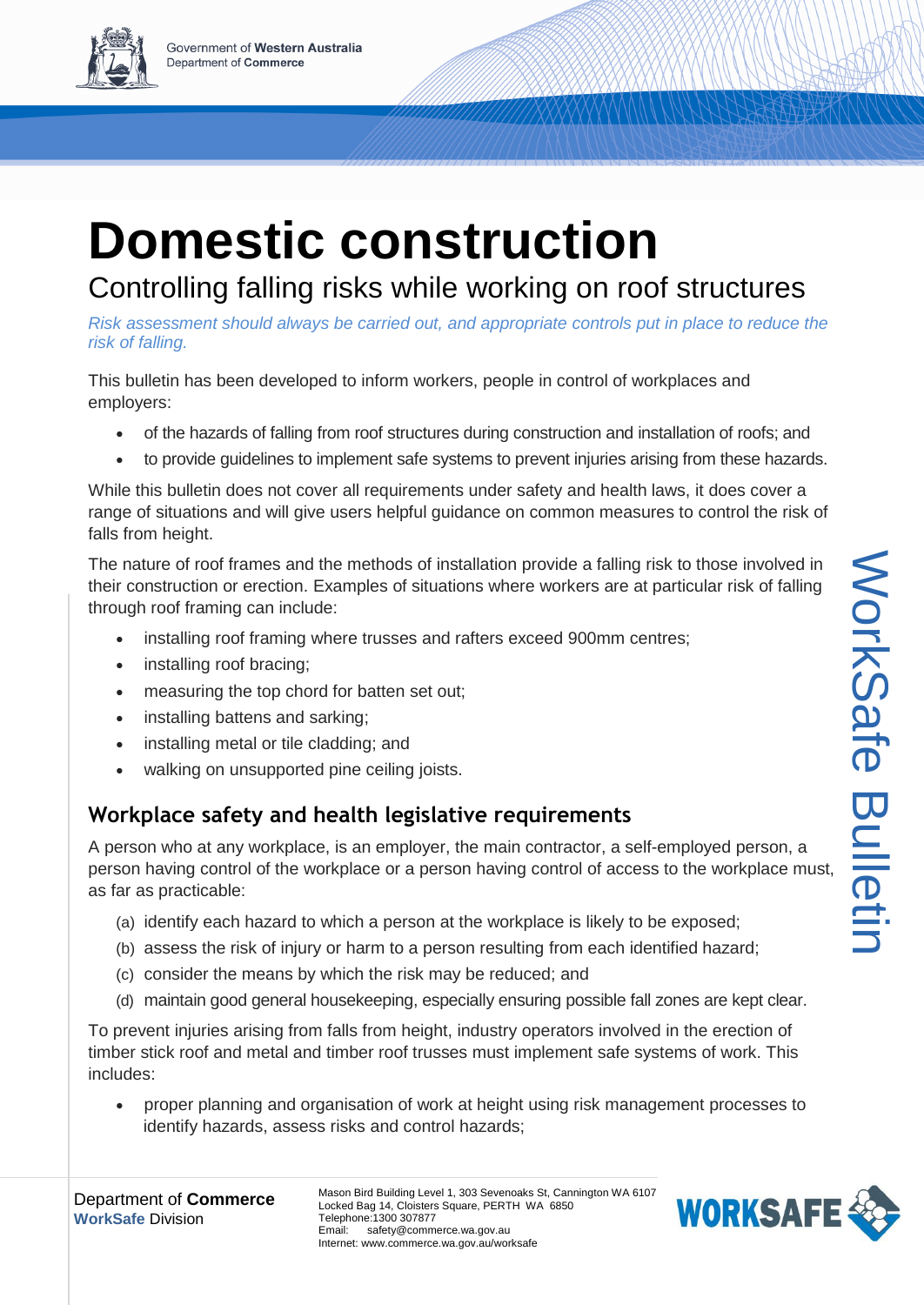- consultation with employees, safety and health representatives (if any), self employed persons or contractors to ascertain problems associated with performing tasks/jobs;
- inspecting equipment/plant used to work at height before use; and
- ensuring persons who work at height are trained and competent to perform the task.

Although there are rules for heights at which physical controls are required, it should be recognised that falls can and do occur at any height. Consequently a risk assessment should always be carried out, and appropriate controls put in place to reduce the risk of falling.

It is acknowledged that methods of safety control suitable for one housing site may not be practicable for another site. Similarly there will be differences between metal and timber-framed roofing. As a result, all construction work needs to be considered individually, and a risk assessment done to assist the employer or person in charge and the person performing the work to identify and implement the most appropriate methods of control.

Control measures that could be used to reduce the risk of falls during different types of roof construction work may include, but not be limited to the following:

# **1. Pitching a conventional roof (single and double storey)**

(a) Ceiling framing

For a ceiling frame, both single and double storey, working from the top plate or joist should be avoided. When working below the top plate or joist, excess mortar from the tops of brick walls should be cleaned while the mortar is still green.

Laying plates, joists, hangers or soldiers should be done using a suitable platform at least 450mm wide where practicable. (Suitable platform - may include, but not be limited to a scaffold, mobile scaffold, trestles or trestle scaffold, planks, or sheet flooring material secured to the top surface of ceiling rafters or the bottom chord of roof trusses.)

External fall protection should be based on a risk assessment where the potential fall is less than three metres (single storey) and is mandatory where there is a potential fall of three or more metres.

(b) Pitching the roof

Once the ceiling frame has been securely fixed, the ceiling frame may act as a base to install a platform. Planks or sheet flooring plywood could be used as a platform to then pitch the roof.

Where additional height is required above the suitable platform, an additional platform may be erected.

Safe access/egress, as determined by the relevant contractor in consultation with the builder, must be provided to all platforms.

For single storey houses less than three metres, external and internal fall protection is to be used if a risk assessment deems it necessary.

(c) Ceiling joist safety procedures

The top of brick walls to be left clean and free of mortar before the timber wall plate is installed.

The practice of roof carpenters balancing on a ceiling hanger while nailing ceiling joists to the hanger is to be avoided where practicable.

#### **2. Standing and securing prefabricated timber roof trusses**

Avoid manual lifting of large spanning trusses onto wall plates. When assembling and erecting trusses, use a platform and where practical use a crane.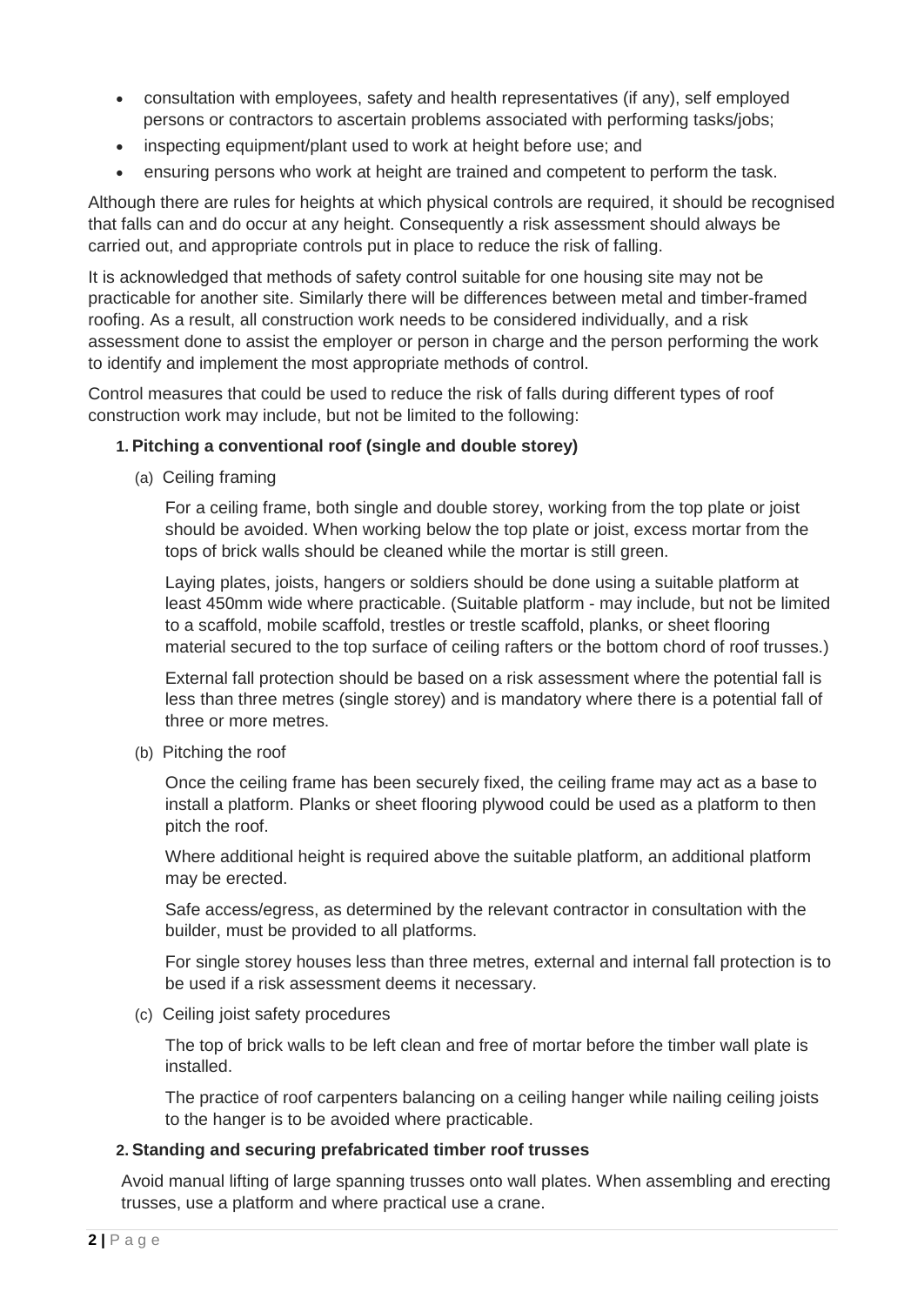Eliminate walking along external or internal top plates. Instead, use a platform or work from below.

Avoid standing or putting weight on unbraced trusses.

Use pre-cut spacers to brace each truss where practicable.

Provide safe access between trusses when bracing bottom chords.

Avoid walking the bottom chord of the truss.

A suitable working platform is to be used to fix speed bracing.

# **3. Rafter, truss and batten spacings**

Battens used in construction must be strong enough to span the top chords of trusses or rafters and reduce the risk of a worker falling through the spacing of the roof.

**Note:** The installation of the roof battens themselves present a degree of risk because of the framing member spacings the worker will be moving along. Therefore:

- a control measure should be in place to prevent both internal and external falls to the person installing the battens;
- when working from above, roof battens must be installed from the roof edge up the pitch of the roof;
- workers must not be located above the height of the battens prior to batten installation; and
- perimeter battens to ridges, hips and valleys are to be installed in a methodical manner, during or after the battens to the body of the roof have been installed, to reduce the risk of falling.

To reduce the risk of internal falls:

- where design specifies truss/rafter centres greater than 900mm, batten spacing should be reduced to 900mm where a worker is required to work from above; and
- reduce truss/rafter centres where practicable.

To reduce the risk of external falls:

- battens to be installed sequentially from the perimeter of the roof using a suitable platform; and
- fall protection to be provided based on a risk assessment where the potential fall is less than three metres (single storey) and is mandatory where there is a potential fall of three or more metres.

## **Example of a safe working procedure for the installation of timber trusses**

- 1. Install plates from a suitable platform.
- 2. Use a suitable platform to land trusses on wall plates.
- 3. Brace and secure a commencement point from a suitable platform stand.
- 4. Move trusses from landing points to standing position along suitable platform.
- 5. Work sequentially from braced and secured section outwards bracing only to a point that can be easily reached, ie about 2 to 2.2 metres from bottom chord, and bottom chord braced as required.
- 6. Use a suitable platform with secured trestle on braced bottom chords; plumb and brace apex if required.
- 7. Install hips, creepers and valleys.
- 8. Speed brace roof frame as required from braced and secured bottom chord. Where fixing points are at a height, use a suitable platform and/or a secured trestle.
- 9. Roof and intermediate battens to be installed from fascia upward.